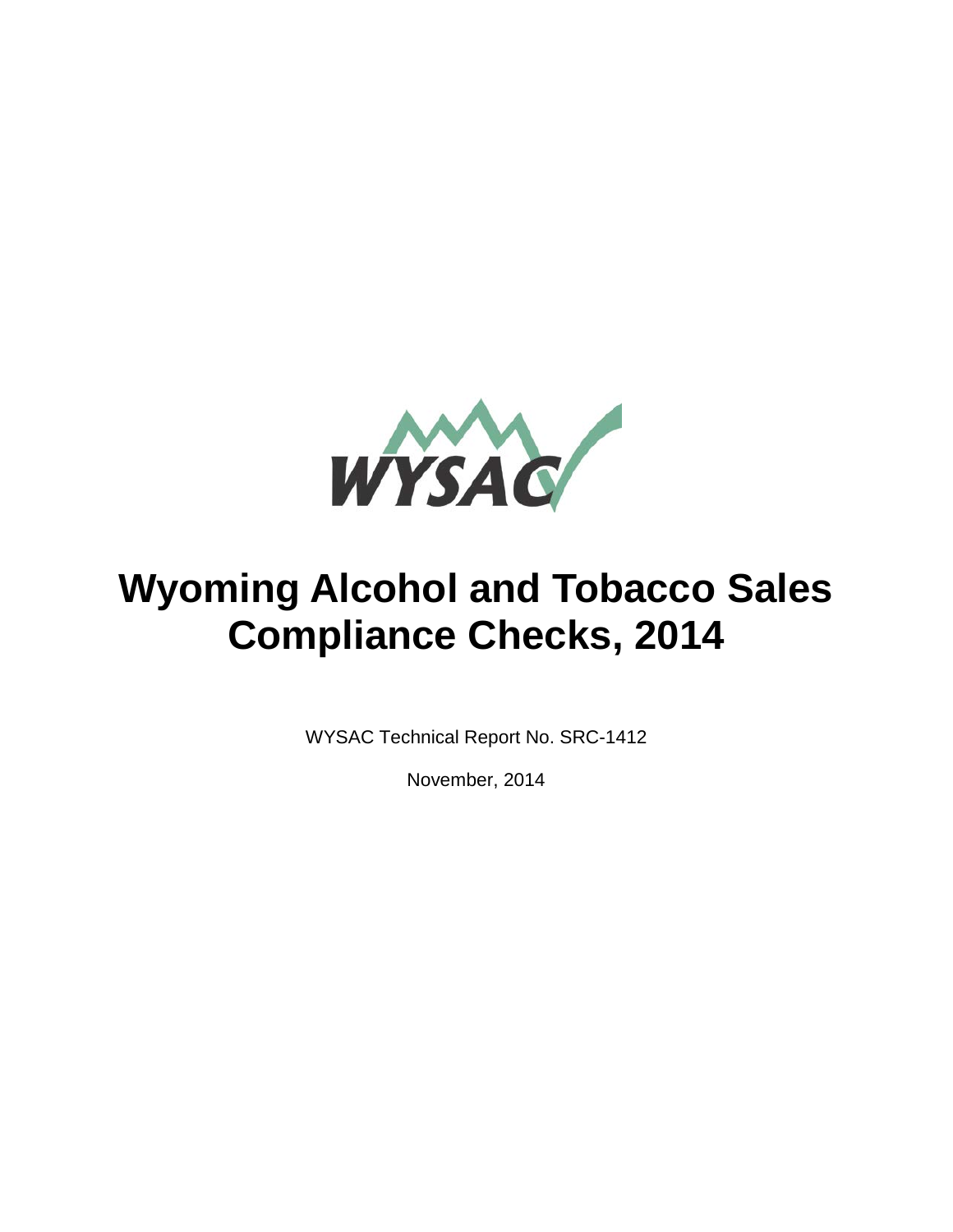## **Wyoming Alcohol and Tobacco Sales Compliance Checks, 2014**

By W. Trent Holder, Research Associate

With the assistance of Bistra Anatchkova, Ph.D., Survey Research Manager Yuliya Vavilova, Research Assistant

#### **Wyoming Survey & Analysis Center**

University of Wyoming 1000 E. University Ave, Dept. 3925 Laramie, WY 82071 (307) 766-2189 • wysac@uwyo.edu http://wysac.uwyo.edu

Citation for this document: WYSAC (2014) *Wyoming Alcohol and Tobacco Sales Compliance Checks, 2014,* by Holder, W. T. (WYSAC Technical Report No. SRC-1412). Laramie, WY: Wyoming Survey & Analysis Center, University of Wyoming.

Short reference: WYSAC (2014), *Alcohol and Tobacco Sales Compliance*.

© Wyoming Survey & Analysis Center, 2014.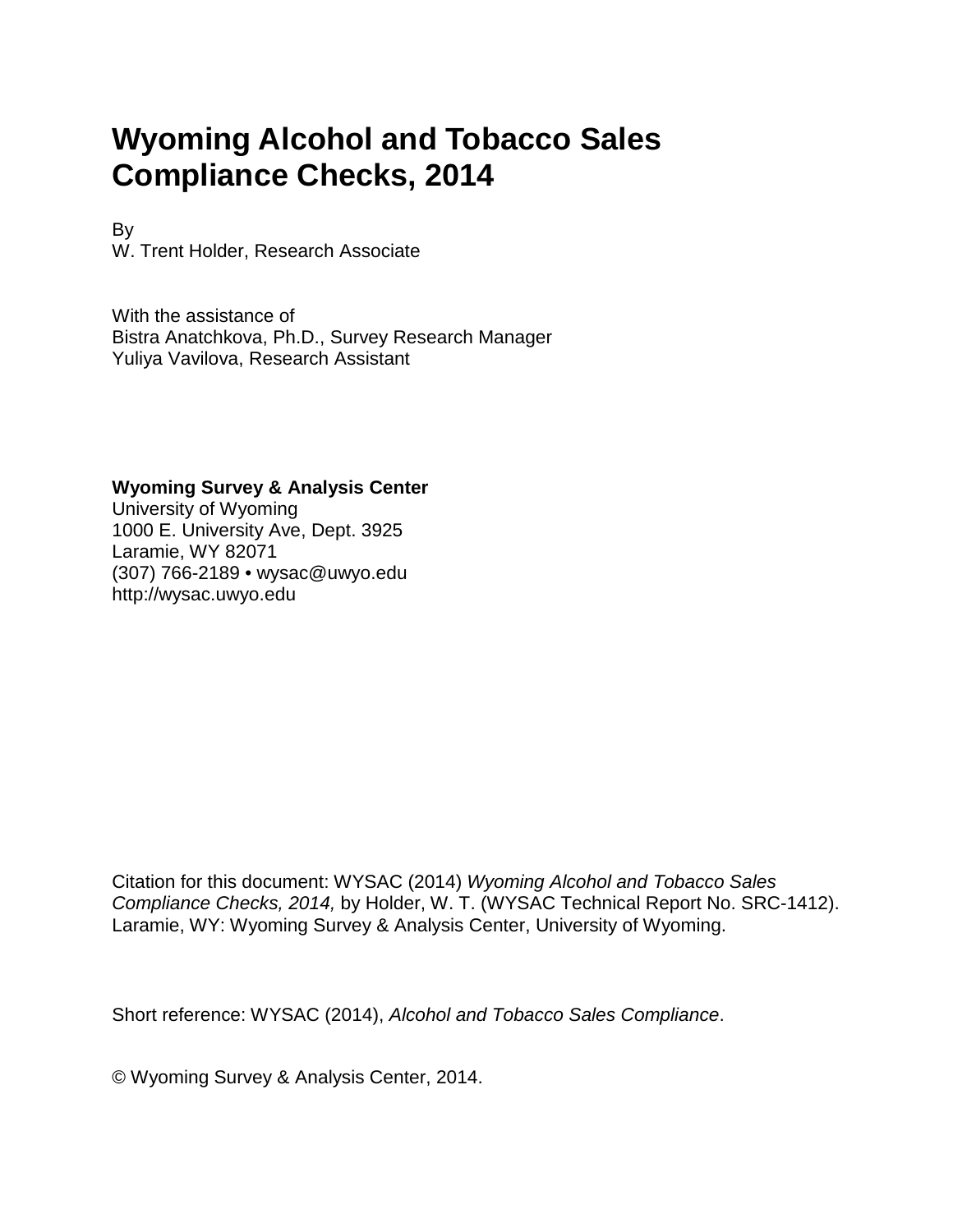## **Table of Contents**

## **List of Tables**

| Table 3.1. Alcohol Sales Compliance Rates and Number of Violations by County (2014)*               |  |
|----------------------------------------------------------------------------------------------------|--|
| Table 3.2. Alcohol Sales Compliance Rates and Number of Violations by Municipality (2014)10        |  |
| Table 3.3. Summary of Alcohol Sales Compliance Rates by Municipality (2014)11                      |  |
| Table 3.4. Tobacco Sales Compliance Rate and Number of Violations by County (2014) <sup>*</sup> 14 |  |
| Table 3.5. Tobacco Sales Compliance Rate and Number of Violations by Municipality (2014) 15        |  |
| Table 3.6. Summary of Tobacco Sales Compliance Rates by Municipality (2014)  16                    |  |

## **List of Figures**

| Figure 3.2. Number of Regions Submitting Alcohol Sales Compliance Checks (2007–2014)     |  |
|------------------------------------------------------------------------------------------|--|
| Figure 3.3. Number of Regions Submitting Tobacco Sales Compliance Checks (2007–2014)  12 |  |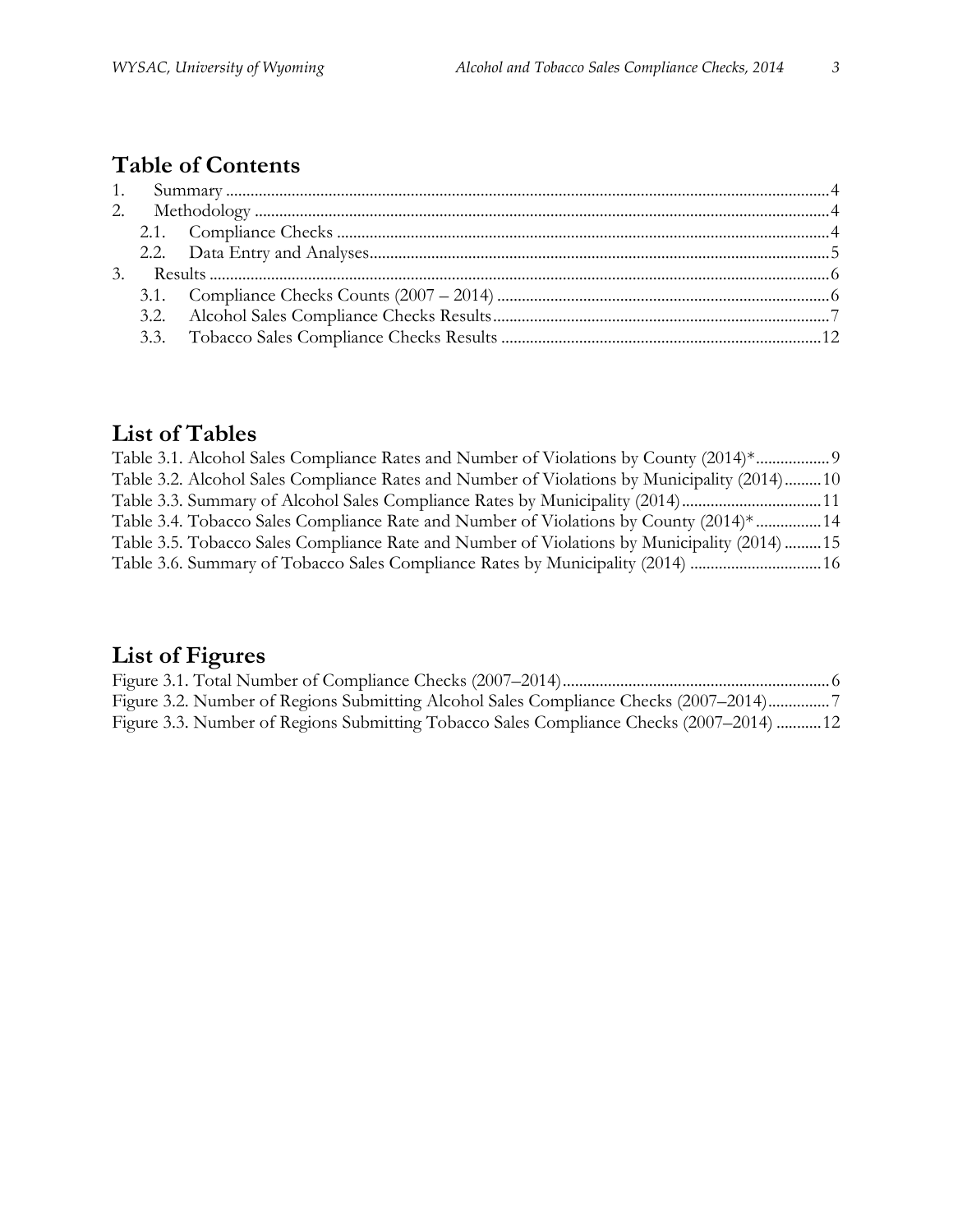**Compliance Checks, 2014**

#### <span id="page-3-0"></span>**1. Summary**

In July 2014 the Wyoming Association of Sheriffs and Chiefs of Police (WASCOP) engaged the Wyoming Survey & Analysis Center (WYSAC) to complete data entry, analysis, and reporting for the annual tobacco and alcohol sales compliance inspection checks performed by Wyoming police officers. This marks the sixth consecutive year that WYSAC has handled this project.

Data entry began in August and concluded in October, 2014. After all inspection forms were entered into a database, the data were cleaned and then analyzed. The results are summarized in tables found in Section 3 of this report. A total of 1243 alcohol and 777 tobacco sales compliance inspection forms were received by WYSAC and entered in the database. Of those, 1215 (97.7%) alcohol and 748 (96.3%) tobacco forms were determined to be valid and subsequently included in the analyses.

The analyses show that, for all businesses where valid checks were completed, the overall compliance rate was 85.0% for alcohol sales and 87.6% for tobacco sales.

#### <span id="page-3-1"></span>**2. Methodology**

#### <span id="page-3-2"></span>2.1. Compliance Checks

Police officers in conjunction with an underage youth buyer attempted alcohol and tobacco purchases statewide. Checks are most often conducted at brick and mortar stores. Occasionally in the past vendors at special events (such as the Cheyenne Frontier Days) have also been checked. Aside from the type of item purchased, the protocol for completing these checks is the same for both alcohol and tobacco sales. It involves criminal compliance checks, which are "used to educate, encourage compliance and penalize non-compliance. These operations consist of prosecuting individuals for age-of-sale law violations through the court system."[1](#page-3-3)

Prior to any compliance check purchase attempt, the youth buyer is:

- Photographed,
- Searched for additional cash or alternative identification,
- Taught the state or local statute explaining the law regarding underage purchasing, and
- Instructed to stay in line of sight of accompanying officers

The item to be purchased (i.e., bottle of Bud Light, pack of Marlboro Blues) is established beforehand. During buy attempts it is preferable for two officers to accompany the youth buyer,

<span id="page-3-3"></span> <sup>1</sup> Nelson-Bragg, T. (2011). *State of Wyoming Compliance Check Manual.* Published by the Wyoming Department of Health, Behavioral Health Division and Wyoming Association of Sheriffs and Chiefs of Police.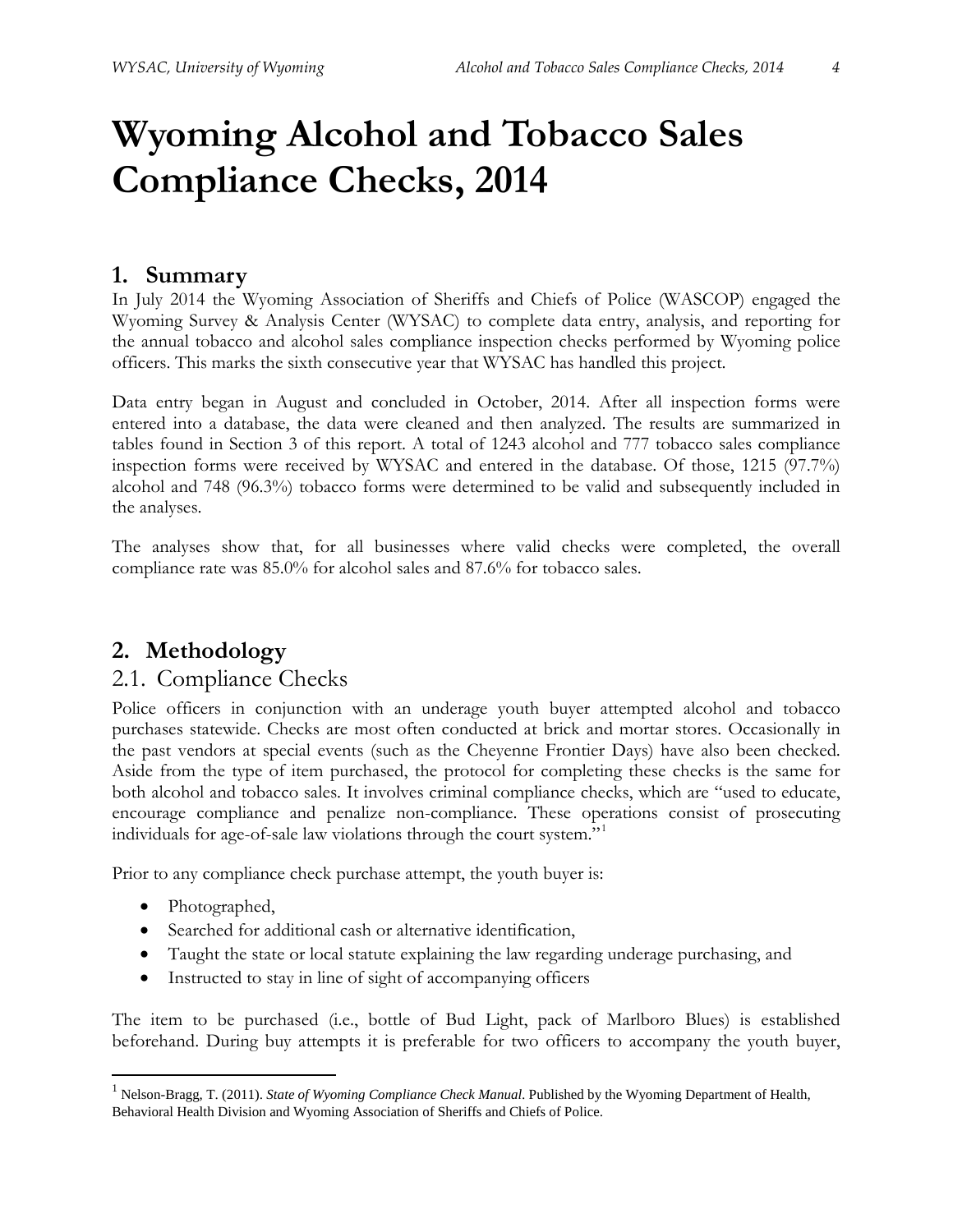though this is not always a viable option due to small precincts and other engagements of officers. Buyers carry their own personal identification, often a Wyoming driver's license, and are instructed to present it to any requesting clerks. If a purchase attempt is successful the clerk is issued a citation, or, less often, they are issued a warning.

The alcohol compliance checks included in this year's analysis were completed from May, 2013 through August, 2014 and the tobacco checks from November, 2013 through June, 2014.

#### <span id="page-4-0"></span>2.2. Data Entry and Analyses

Completed inspection forms were hand-delivered to WYSAC from a designee of WASCOP. Forms were manually entered by trained WYSAC staff into two custom-built Microsoft Access Databases; one each for alcohol and tobacco checks. All officers who did not properly finish their inspection forms were contacted by telephone for clarification in an attempt to fill missing data, a process which ran from August to October, 2014.

Once data input was completed, the database was imported into SPSS 21.0 for processing, where cross-tabulations and frequency tables were generated. Finally, the databases were converted into Microsoft Excel files for electronic delivery to WASCOP.

Inspection forms indicating only a warning was issued were considered a violation of compliance for data analysis purposes, though no citations were issued. Entries which indicated an unsuccessful attempt (i.e., business closed, no longer selling alcohol/tobacco) were considered a null attempt and not included in the total valid compliance check count or data analysis. In a few cases, blank or extremely incomplete compliance check forms were submitted. These forms were counted towards only the total number of checks and are excluded from all other calculations. Of the 1243 alcohol forms submitted, 1215 were categorized as valid, 26 as null, and 2 as incomplete. Of the 777 submitted tobacco forms, 748 were categorized as valid, 15 as null, and 14 as incomplete.

Compliance rates are calculated by dividing the number of non-infractions reported by the number of valid compliance checks performed. This rate is considered valid since all compliance forms included in the calculations had a *resolution*, thus leaving no missing data associated with them.

A minor logical assumption was made concerning incomplete and inconsistent forms. For any compliance checks that resulted in no violation, the data regarding identification requested, checked, and checked against a calendar were assumed to be true. For a substantial number of cases these three variables were incomplete, however given the inspection result these data were filled in as true.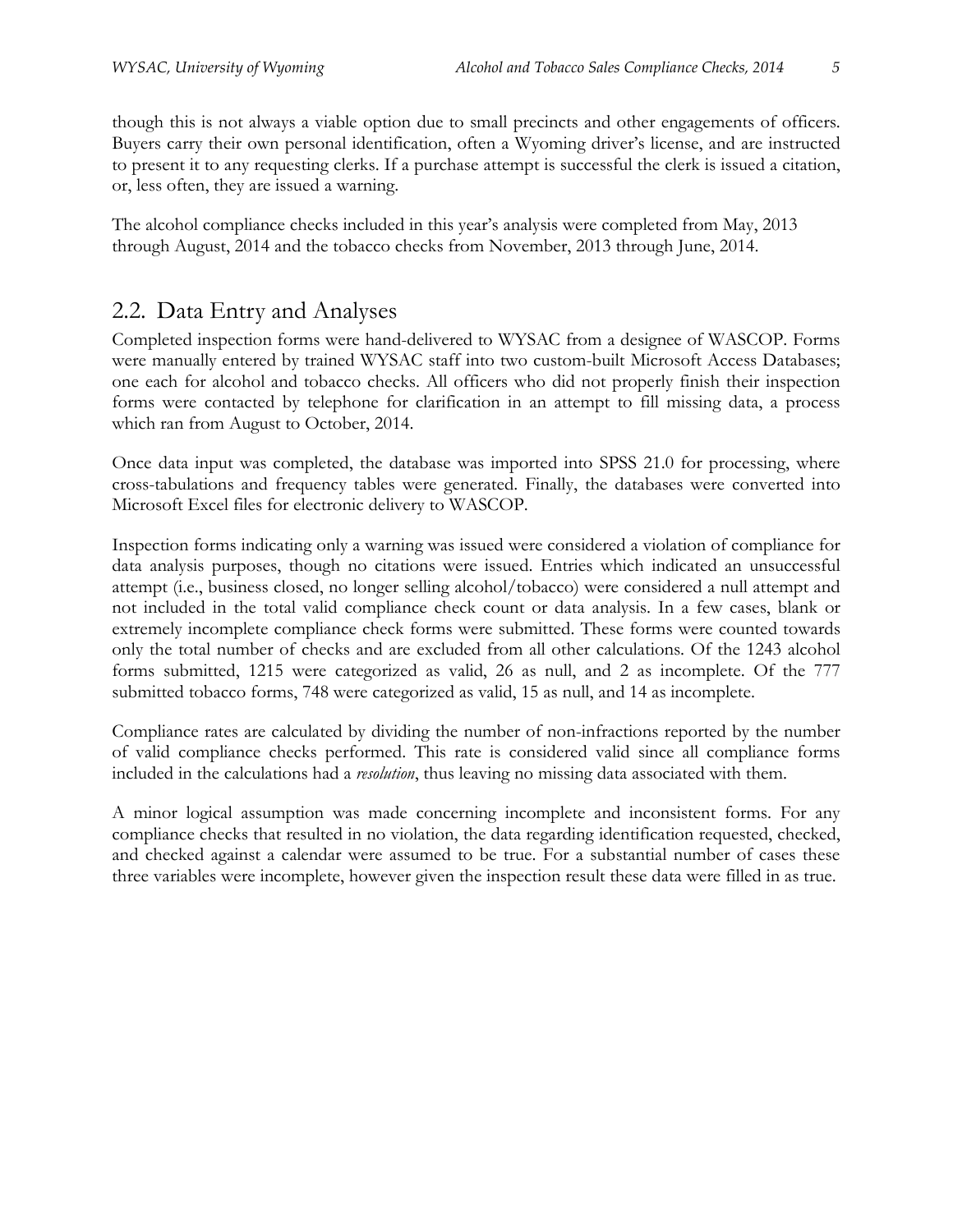## <span id="page-5-0"></span>**3. Results**

## <span id="page-5-1"></span>3.1. Compliance Checks Counts (2007 – 2014)

The total number of compliance checks forms submitted each year from 2007 to 2014 is shown below in Figure 3.1. These totals include forms that were not used in the calculation of compliance rates, such as for businesses that were closed. Each year the number of completed forms for compliance with alcohol sales submitted to WYSAC for data entry and analysis has been substantially higher than those for tobacco sales.



<span id="page-5-2"></span>**Figure 3.1. Total Number of Compliance Checks (2007–2014)**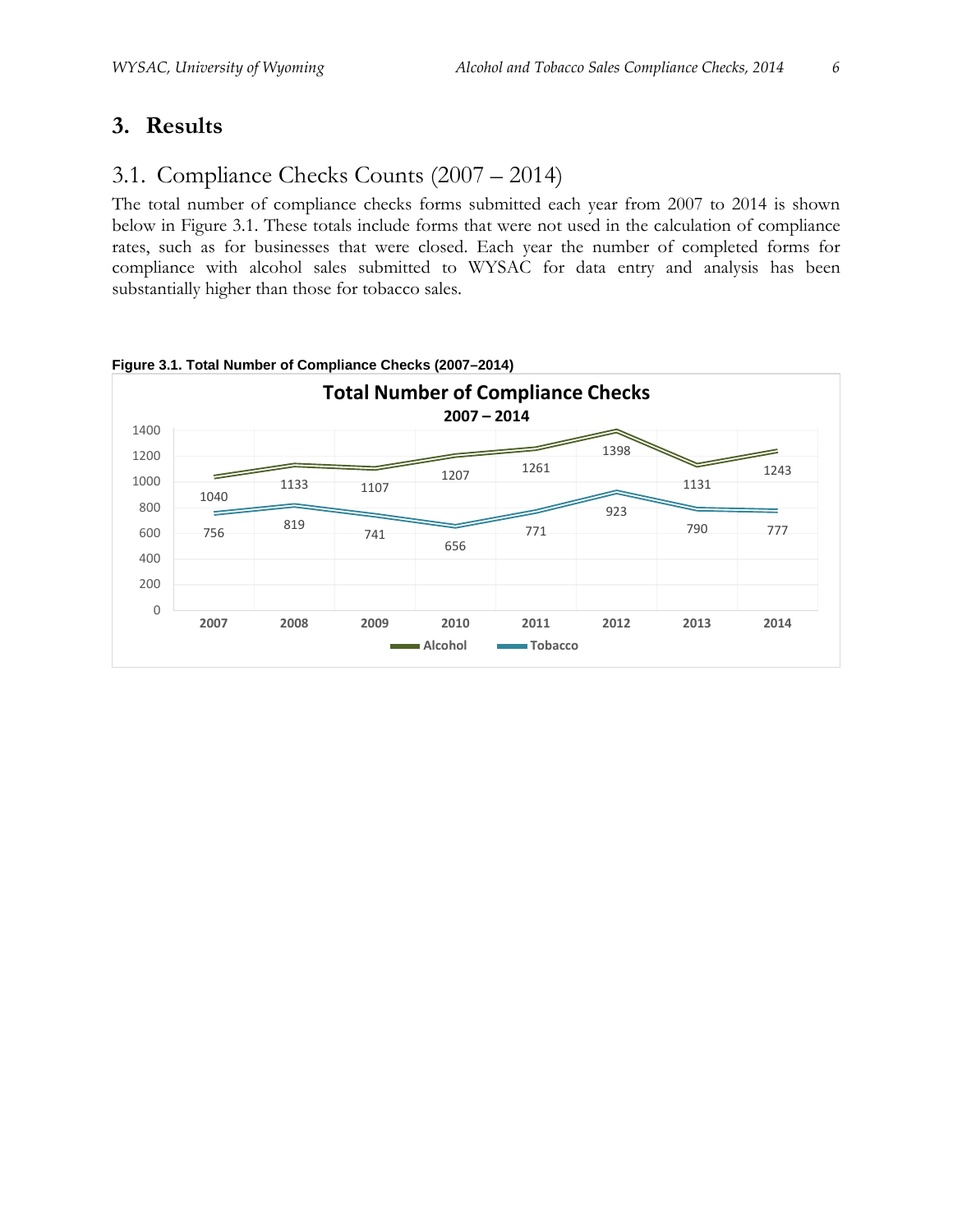## <span id="page-6-0"></span>3.2. Alcohol Sales Compliance Checks Results

In 2014, a total of 1243 alcohol compliance check forms were submitted to WYSAC. After removing null attempts, 1215 forms were determined to be valid checks and included in the calculations of compliance rates.

Inspection forms indicating only a warning was issued were considered a violation of compliance for data analysis purposes, though no citations were issued. Data which represented an unsuccessful attempt because the business was closed were considered a null attempt and not included in the total compliance check count or calculations. Compliance rates were calculated by dividing the number of non-infractions reported by the number of compliance checks performed. Each qualifying establishment received one of three values: no violation, citation, or warning.

As shown in Figure 3.2 below, valid alcohol forms were returned for 18 of 23 Wyoming counties and 45 Wyoming cities, unincorporated communities (such as Hiland), and [census-designated places](http://en.wikipedia.org/wiki/Census-designated_place) (such as Alcova). The counties that did not return valid forms were: Big Horn, Crook, Platte, Sublette, and Weston. The number of checks returned varied greatly from one municipality to another; Casper received the highest number of inspections (187) and many small municipalities received as little as one inspection.



<span id="page-6-1"></span>**Figure 3.2. Number of Regions Submitting Alcohol Sales Compliance Checks (2007–2014)**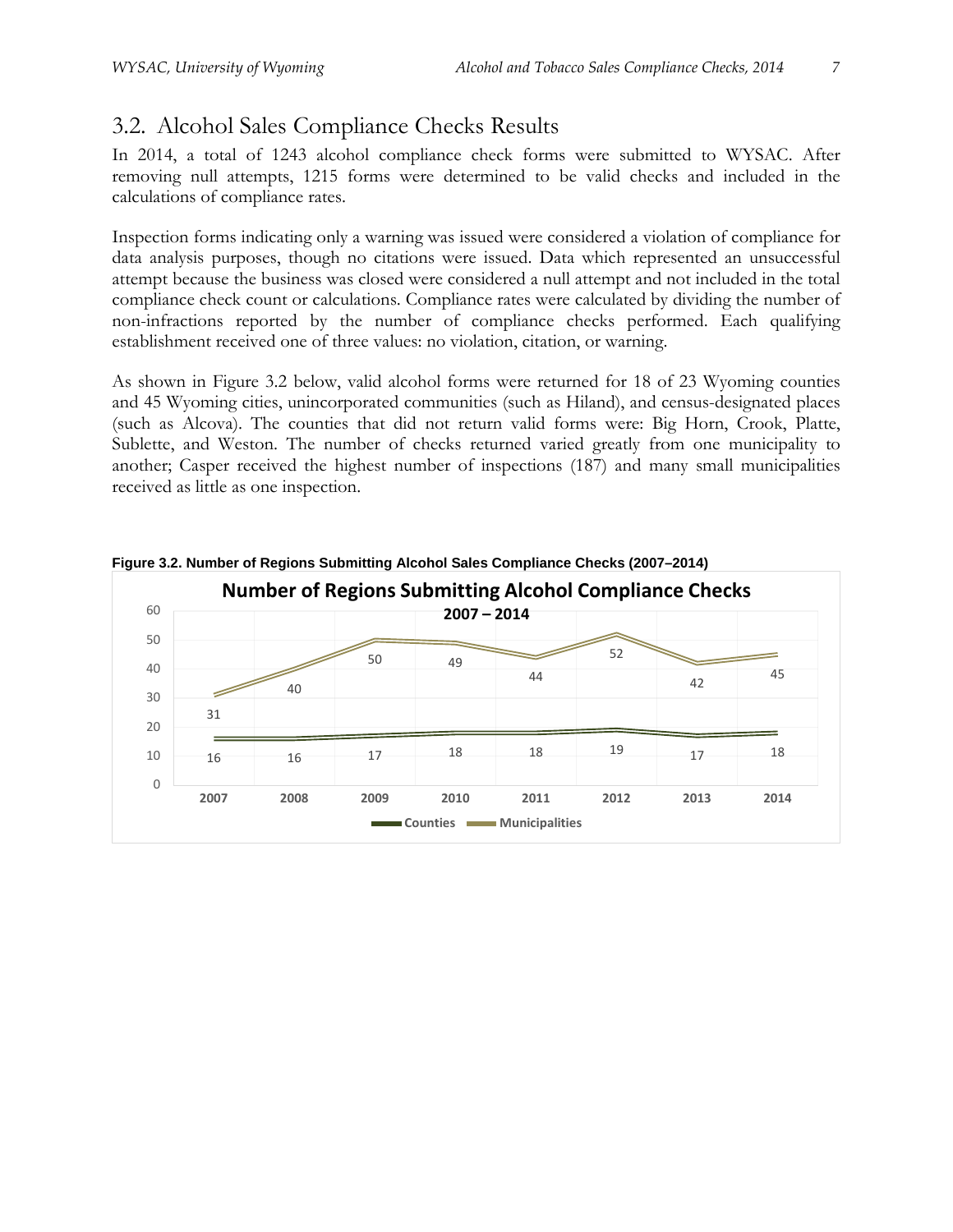Following are the results from the alcohol compliance checks performed in 2013. Compliance rates are presented first by county (Table 3.1), then by municipality (Table 3.2). In the county table, the name of each location is followed by a superscripted number which represents its relative ranking, with the highest compliance rate given a rank of one.

Overall alcohol sales compliance for all reporting counties and cities was 85.0%, a decrease of nearly two percentage points from [2](#page-7-0)013<sup>2</sup>. It should be noted that different municipalities have submitted checks each year, so this comparison should not be considered representative of the "statewide compliance rate" but rather a comparison of the overall compliance rates for those municipalities that submitted forms.

Results by county, presented in Table 3.1, indicate that Hot Springs County had the highest alcohol compliance rate at 100.0%, followed by Goshen County (97.5%), Niobrara County (92.9%), and Campbell County (92.8%). Ten counties had compliance rates between 89.9% and 80%: Washakie (89.3%), Johnson (89.3%), Sheridan (87.8%), Lincoln (86.9%), Fremont (86.8%), Laramie (86.1%), Teton (85.7%), Natrona (85.6%), Albany (83.7%), and Park (83.1%). Converse County (78.6%), Carbon (77.8%), Sweetwater (75.7%), and Uinta (68.9%) were the only counties under  $80\%$ compliant.

Table 3.2 displays the alcohol sales compliance rates and infractions for municipalities listed alphabetically and Table 3.3 summarizes municipalities in groups of decreasing compliance. Fourteen municipalities (Afton, Bar Nunn, Dubois, Etna, Hudson, Kinnear, Lingle, Manville, Pavillion, Shoshoni, Ten Sleep, Thayne, Thermopolis, and Yoder) had a 100% compliance rate. Three municipalities (Hiland, La Barge, Midwest) had lowest compliance rates at 50.0%. Many of these municipalities had very small sample sizes (5 or less) which are more likely to result in extreme rates (100% or 0%).

<span id="page-7-0"></span><sup>&</sup>lt;sup>2</sup> WYSAC (2013) *Wyoming Alcohol and Tobacco Compliance Checks*, 2013, by Holder, W. T. (WYSAC Technical Report No. SRC-1311). Laramie, WY: Wyoming Survey & Analysis Center, University of Wyoming.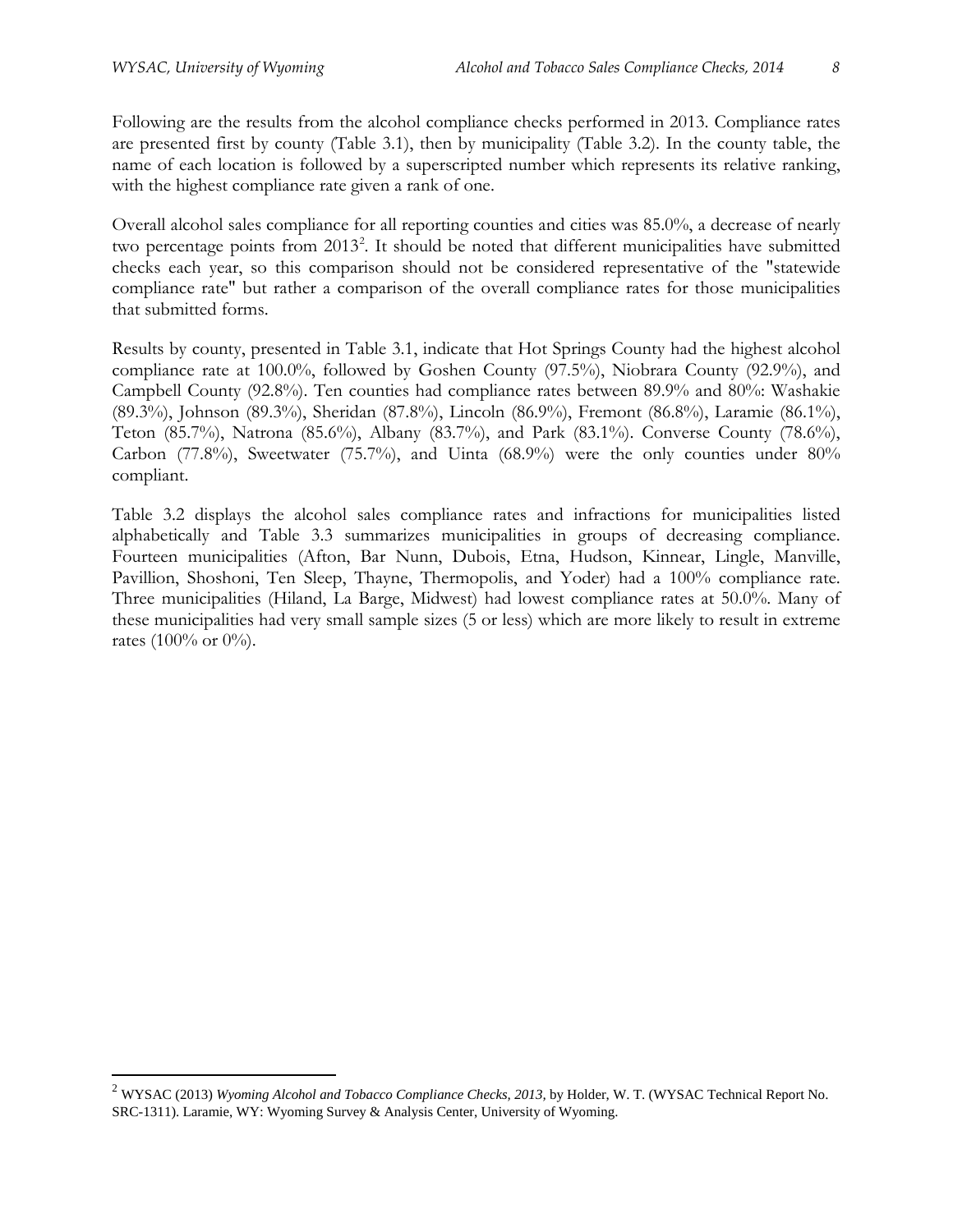|                          | Valid<br>Alcohol            |                                      | Prohibited              | Prohibited                | Closed or                |                    |
|--------------------------|-----------------------------|--------------------------------------|-------------------------|---------------------------|--------------------------|--------------------|
| County                   | Compliance<br><b>Checks</b> | N <sub>o</sub><br><b>Infractions</b> | <b>Sales</b><br>Warning | <b>Sales</b><br>Violation | Does Not<br>Sell Alcohol | Compliance<br>Rate |
| Albany <sup>13</sup>     | 43                          | 36                                   | $\mathbf 0$             | $\overline{7}$            | $\mathbf 0$              | 83.7%              |
| Campbell <sup>4</sup>    | 83                          | 77                                   | $\mathbf{1}$            | 5                         | $\pmb{0}$                | 92.8%              |
| Carbon $16$              | 18                          | 14                                   | $\mathsf 0$             | $\overline{4}$            | $\mathbf 0$              | 77.8%              |
| Converse <sup>15</sup>   | 56                          | 44                                   | $\pmb{0}$               | 12                        | $\mathbf{1}$             | 78.6%              |
| Fremont <sup>9</sup>     | 68                          | 59                                   | $\mathsf 0$             | $\boldsymbol{9}$          | $\pmb{0}$                | 86.8%              |
| Goshen <sup>2</sup>      | 40                          | 39                                   | $\pmb{0}$               | $\mathbf{1}$              | $\pmb{0}$                | 97.5%              |
| Hot Springs <sup>1</sup> | 6                           | $6\phantom{1}$                       | $\boldsymbol{0}$        | $\mathbf 0$               | $\mathbf 0$              | 100.0%             |
| Johnson <sup>5</sup>     | 28                          | 25                                   | $\pmb{0}$               | 3                         | $\mathbf{1}$             | 89.3%              |
| Laramie <sup>10</sup>    | 173                         | 149                                  | $\mathbf 0$             | 24                        | 3                        | 86.1%              |
| Lincoln <sup>8</sup>     | 61                          | 53                                   | $\mathbf{1}$            | $\overline{7}$            | 5                        | 86.9%              |
| Natrona <sup>12</sup>    | 250                         | 214                                  | 3                       | 33                        | 3                        | 85.6%              |
| Niobrara <sup>3</sup>    | 14                          | 13                                   | $\pmb{0}$               | $\mathbf{1}$              | $\mathfrak{S}$           | 92.9%              |
| Park <sup>14</sup>       | 59                          | 49                                   | $\mathbf 0$             | 10                        | $\mathbf 0$              | 83.1%              |
| Sheridan <sup>7</sup>    | 90                          | 79                                   | $\overline{2}$          | 9                         | 8                        | 87.8%              |
| Sweetwater <sup>17</sup> | 111                         | 84                                   | $\mathsf 0$             | 27                        | $\mathsf{O}\xspace$      | 75.7%              |
| Teton <sup>11</sup>      | 42                          | 36                                   | 3                       | 3                         | $\pmb{0}$                | 85.7%              |
| Uinta <sup>18</sup>      | 45                          | 31                                   | $\mathsf{O}\xspace$     | 14                        | $\mathbf 0$              | 68.9%              |
| Washakie <sup>5</sup>    | 28                          | 25                                   | $\mathbf 0$             | 3                         | $\mathbf 2$              | 89.3%              |
| <b>TOTAL</b>             | 1215                        | 1033                                 | 10                      | 172                       | 26                       | 85.0%              |

#### <span id="page-8-0"></span>**Table 3.1. Alcohol Sales Compliance Rates and Number of Violations by County (2014)\***

*\* The name of each location is followed by a superscripted number which represents its relative ranking, with the highest compliance rate given a rank of one.*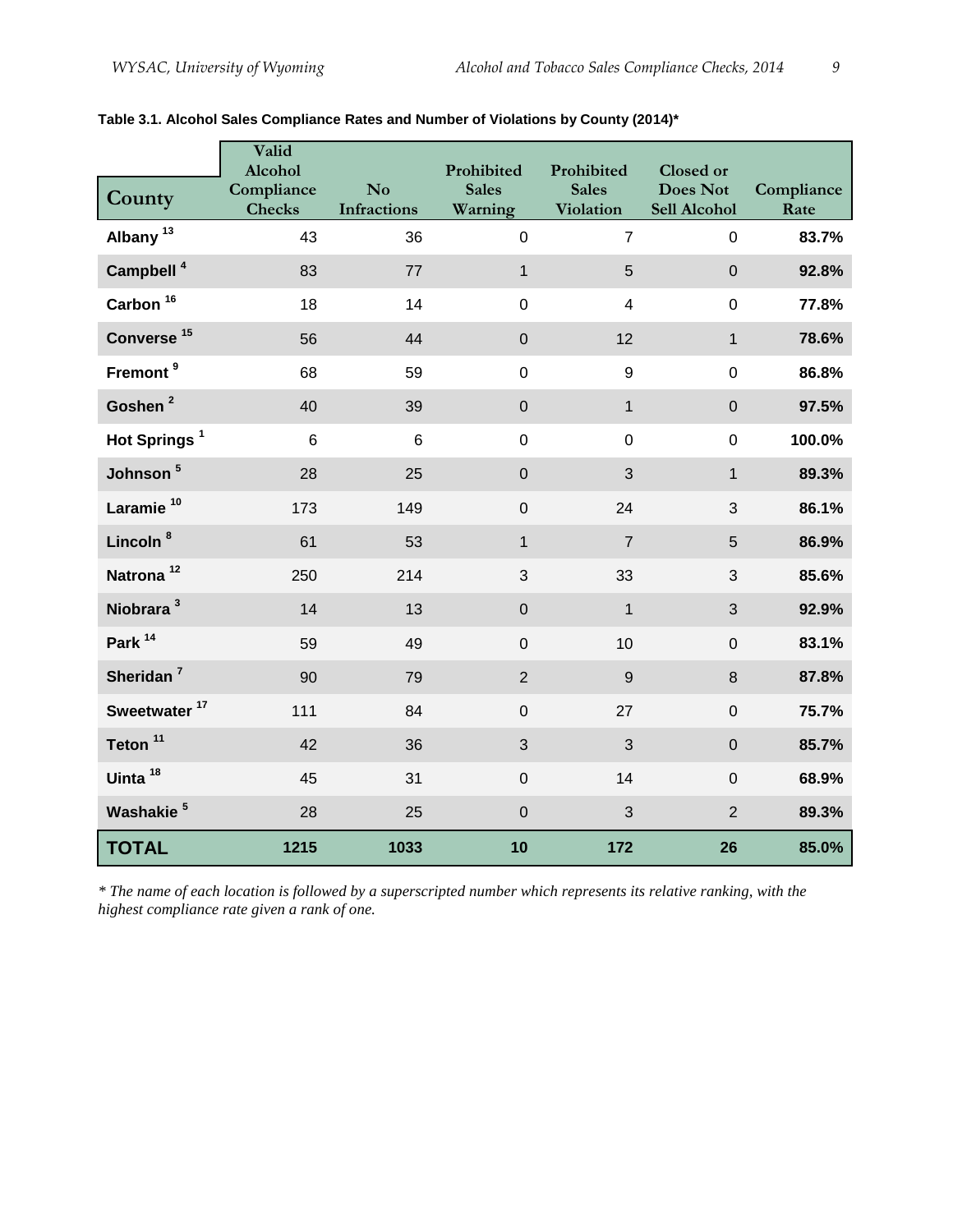#### <span id="page-9-0"></span>**Table 3.2. Alcohol Sales Compliance Rates and Number of Violations by Municipality (2014)**

| Alcohol<br>Prohibited<br>Prohibited<br>Closed or<br>Compliance<br>N <sub>o</sub><br><b>Sales</b><br><b>Sales</b><br>Does Not<br>Compliance<br>Municipality<br>County<br>Checks<br><b>Infractions</b><br>Sell Alcohol<br>Warning<br>Violation<br>Rate<br>Afton<br>17<br>17<br>Lincoln<br>0<br>0<br>0<br>5<br>$\overline{\mathbf{4}}$<br><b>Alcova</b><br>$\pmb{0}$<br>$\mathbf{1}$<br>$\mathbf{1}$<br>Natrona<br>18<br>17<br>3<br>Lincoln<br><b>Alpine</b><br>0<br>1<br>$\overline{2}$<br><b>Bar Nunn</b><br>$\overline{2}$<br>$\overline{0}$<br>$\overline{0}$<br>$\mathbf{0}$<br>Natrona |         |                |    |    |   |   |   |        |
|-------------------------------------------------------------------------------------------------------------------------------------------------------------------------------------------------------------------------------------------------------------------------------------------------------------------------------------------------------------------------------------------------------------------------------------------------------------------------------------------------------------------------------------------------------------------------------------------|---------|----------------|----|----|---|---|---|--------|
|                                                                                                                                                                                                                                                                                                                                                                                                                                                                                                                                                                                           |         |                |    |    |   |   |   |        |
|                                                                                                                                                                                                                                                                                                                                                                                                                                                                                                                                                                                           |         |                |    |    |   |   |   |        |
|                                                                                                                                                                                                                                                                                                                                                                                                                                                                                                                                                                                           |         |                |    |    |   |   |   | 100.0% |
|                                                                                                                                                                                                                                                                                                                                                                                                                                                                                                                                                                                           |         |                |    |    |   |   |   | 80.0%  |
|                                                                                                                                                                                                                                                                                                                                                                                                                                                                                                                                                                                           |         |                |    |    |   |   |   | 94.4%  |
|                                                                                                                                                                                                                                                                                                                                                                                                                                                                                                                                                                                           |         |                |    |    |   |   |   | 100.0% |
|                                                                                                                                                                                                                                                                                                                                                                                                                                                                                                                                                                                           | Johnson | <b>Buffalo</b> | 28 | 25 | 0 | 3 | 1 | 89.3%  |
| 3<br>26<br>Natrona<br><b>Casper</b><br>216<br>187<br>$\mathbf{1}$                                                                                                                                                                                                                                                                                                                                                                                                                                                                                                                         |         |                |    |    |   |   |   | 86.6%  |
| <b>Cheyenne</b><br>173<br>149<br>0<br>24<br>3<br>Laramie                                                                                                                                                                                                                                                                                                                                                                                                                                                                                                                                  |         |                |    |    |   |   |   | 86.1%  |
| 8<br>$\mathbf 0$<br>Park<br>Cody<br>47<br>39<br>$\pmb{0}$                                                                                                                                                                                                                                                                                                                                                                                                                                                                                                                                 |         |                |    |    |   |   |   | 83.0%  |
| $\overline{c}$<br><b>Diamondville</b><br>3<br>$\pmb{0}$<br>1<br>$\mathbf 0$<br>Lincoln                                                                                                                                                                                                                                                                                                                                                                                                                                                                                                    |         |                |    |    |   |   |   | 66.7%  |
| 37<br>8<br><b>Douglas</b><br>45<br>$\pmb{0}$<br>$\mathbf{1}$<br>Converse                                                                                                                                                                                                                                                                                                                                                                                                                                                                                                                  |         |                |    |    |   |   |   | 82.2%  |
| <b>Dubois</b><br>0<br>6<br>6<br>0<br>0<br>Fremont                                                                                                                                                                                                                                                                                                                                                                                                                                                                                                                                         |         |                |    |    |   |   |   | 100.0% |
| 5<br>6<br>$\pmb{0}$<br>$\mathbf{1}$<br>$\overline{0}$<br><b>Edgerton</b><br>Natrona                                                                                                                                                                                                                                                                                                                                                                                                                                                                                                       |         |                |    |    |   |   |   | 83.3%  |
| $\overline{2}$<br>$\overline{2}$<br>0<br><b>Etna</b><br>0<br>$\mathbf 0$<br>Lincoln                                                                                                                                                                                                                                                                                                                                                                                                                                                                                                       |         |                |    |    |   |   |   | 100.0% |
| 45<br>31<br>14<br>$\pmb{0}$<br>$\mathbf 0$<br>Uinta<br><b>Evanston</b>                                                                                                                                                                                                                                                                                                                                                                                                                                                                                                                    |         |                |    |    |   |   |   | 68.9%  |
| <b>Evansville</b><br>15<br>13<br>0<br>2<br>$\mathbf 0$<br>Natrona                                                                                                                                                                                                                                                                                                                                                                                                                                                                                                                         |         |                |    |    |   |   |   | 86.7%  |
| 5<br><b>Gillette</b><br>83<br>77<br>$\mathbf{1}$<br>$\mathbf 0$<br>Campbell                                                                                                                                                                                                                                                                                                                                                                                                                                                                                                               |         |                |    |    |   |   |   | 92.8%  |
| <b>Glenrock</b><br>11<br>$\overline{7}$<br>0<br>4<br>0<br>Converse                                                                                                                                                                                                                                                                                                                                                                                                                                                                                                                        |         |                |    |    |   |   |   | 63.6%  |
| $\overline{2}$<br><b>Green River</b><br>23<br>21<br>$\pmb{0}$<br>$\overline{0}$<br>Sweetwater                                                                                                                                                                                                                                                                                                                                                                                                                                                                                             |         |                |    |    |   |   |   | 91.3%  |
| <b>Hiland</b><br>$\overline{2}$<br>$\mathbf 0$<br>1<br>$\mathbf 0$<br>Natrona<br>1                                                                                                                                                                                                                                                                                                                                                                                                                                                                                                        |         |                |    |    |   |   |   | 50.0%  |
| $\overline{2}$<br>$\overline{2}$<br>$\mathbf 0$<br>$\mathbf 0$<br><b>Hudson</b><br>$\mathbf{0}$<br>Fremont                                                                                                                                                                                                                                                                                                                                                                                                                                                                                |         |                |    |    |   |   |   | 100.0% |
| 42<br>3<br>3<br>36<br>$\mathbf 0$<br>Teton<br>Jackson                                                                                                                                                                                                                                                                                                                                                                                                                                                                                                                                     |         |                |    |    |   |   |   | 85.7%  |
| $\overline{4}$<br>$\bf 8$<br>$\mathbf{1}$<br>13<br>$\mathbf{1}$<br>Lincoln<br><b>Kemmerer</b>                                                                                                                                                                                                                                                                                                                                                                                                                                                                                             |         |                |    |    |   |   |   | 61.5%  |
| <b>Kinnear</b><br>$\overline{c}$<br>$\overline{c}$<br>0<br>0<br>0<br>Fremont                                                                                                                                                                                                                                                                                                                                                                                                                                                                                                              |         |                |    |    |   |   |   | 100.0% |
| $\overline{2}$<br>$\mathbf{1}$<br>$\pmb{0}$<br>$\mathbf{1}$<br>$\overline{0}$<br>Lincoln<br>La Barge                                                                                                                                                                                                                                                                                                                                                                                                                                                                                      |         |                |    |    |   |   |   | 50.0%  |
| Lander<br>24<br>20<br>0<br>4<br>$\mathbf 0$<br>Fremont                                                                                                                                                                                                                                                                                                                                                                                                                                                                                                                                    |         |                |    |    |   |   |   | 83.3%  |
| $\mathbf 0$<br>$\overline{7}$<br>$\mathbf 0$<br>Laramie<br>43<br>36<br>Albany                                                                                                                                                                                                                                                                                                                                                                                                                                                                                                             |         |                |    |    |   |   |   | 83.7%  |
| 3<br>3<br>Goshen<br>Lingle<br>0<br>0<br>$\mathbf 0$                                                                                                                                                                                                                                                                                                                                                                                                                                                                                                                                       |         |                |    |    |   |   |   | 100.0% |
| 3<br>Lusk<br>12<br>11<br>$\pmb{0}$<br>$\mathbf{1}$<br>Niobrara                                                                                                                                                                                                                                                                                                                                                                                                                                                                                                                            |         |                |    |    |   |   |   | 91.7%  |
| <b>Manville</b><br>$\overline{c}$<br>$\overline{c}$<br>0<br>Niobrara<br>0<br>0                                                                                                                                                                                                                                                                                                                                                                                                                                                                                                            |         |                |    |    |   |   |   | 100.0% |
| $\overline{2}$<br>$\overline{2}$<br>$\overline{4}$<br>$\overline{0}$<br>$\overline{0}$<br>Natrona<br><b>Midwest</b>                                                                                                                                                                                                                                                                                                                                                                                                                                                                       |         |                |    |    |   |   |   | 50.0%  |
| <b>Pavillion</b><br>$\overline{2}$<br>$\overline{2}$<br>$\mathbf 0$<br>Fremont<br>$\mathbf 0$<br>$\mathbf{0}$                                                                                                                                                                                                                                                                                                                                                                                                                                                                             |         |                |    |    |   |   |   | 100.0% |
| <b>Powell</b><br>12<br>$\overline{c}$<br>Park<br>10<br>$\pmb{0}$<br>$\overline{0}$                                                                                                                                                                                                                                                                                                                                                                                                                                                                                                        |         |                |    |    |   |   |   | 83.3%  |
| 4<br><b>Rawlins</b><br>18<br>14<br>0<br>Carbon<br>$\mathbf 0$                                                                                                                                                                                                                                                                                                                                                                                                                                                                                                                             |         |                |    |    |   |   |   | 77.8%  |
| 5<br><b>Riverton</b><br>28<br>23<br>$\mathbf 0$<br>$\mathbf{0}$<br>Fremont                                                                                                                                                                                                                                                                                                                                                                                                                                                                                                                |         |                |    |    |   |   |   | 82.1%  |
| <b>Rock Springs</b><br>88<br>63<br>25<br>0<br>0<br>Sweetwater                                                                                                                                                                                                                                                                                                                                                                                                                                                                                                                             |         |                |    |    |   |   |   | 71.6%  |
| 79<br>Sheridan<br>90<br>$\overline{c}$<br>9<br>8<br>Sheridan                                                                                                                                                                                                                                                                                                                                                                                                                                                                                                                              |         |                |    |    |   |   |   | 87.8%  |
| Shoshoni<br>4<br>$\overline{4}$<br>0<br>0<br>$\mathbf 0$<br>Fremont                                                                                                                                                                                                                                                                                                                                                                                                                                                                                                                       |         |                |    |    |   |   |   | 100.0% |
| <b>Star Valley Ranch</b><br>$\pmb{0}$<br>$\pmb{0}$<br>$\pmb{0}$<br>$\pmb{0}$<br>Lincoln<br>$\mathbf{1}$                                                                                                                                                                                                                                                                                                                                                                                                                                                                                   |         |                |    |    |   |   |   |        |
| <b>Ten Sleep</b><br>3<br>Washakie<br>3<br>0<br>0<br>$\mathbf 0$                                                                                                                                                                                                                                                                                                                                                                                                                                                                                                                           |         |                |    |    |   |   |   | 100.0% |
| <b>Thayne</b><br>6<br>$\,6$<br>$\pmb{0}$<br>$\pmb{0}$<br>Lincoln<br>$\mathbf 0$                                                                                                                                                                                                                                                                                                                                                                                                                                                                                                           |         |                |    |    |   |   |   | 100.0% |
| <b>Thermopolis</b><br><b>Hot Springs</b><br>6<br>6<br>$\pmb{0}$<br>0<br>$\mathbf 0$                                                                                                                                                                                                                                                                                                                                                                                                                                                                                                       |         |                |    |    |   |   |   | 100.0% |
| Goshen<br><b>Torrington</b><br>36<br>35<br>$\mathbf 0$<br>$\mathbf{1}$<br>$\mathbf{0}$                                                                                                                                                                                                                                                                                                                                                                                                                                                                                                    |         |                |    |    |   |   |   | 97.2%  |
| Waltman<br>$\pmb{0}$<br>Natrona<br>$\mathbf 0$<br>$\pmb{0}$<br>0<br>1                                                                                                                                                                                                                                                                                                                                                                                                                                                                                                                     |         |                |    |    |   |   |   |        |
| Worland<br>Washakie<br>25<br>22<br>$\mathsf 0$<br>3<br>$\overline{2}$                                                                                                                                                                                                                                                                                                                                                                                                                                                                                                                     |         |                |    |    |   |   |   | 88.0%  |
| Yoder<br>$\pmb{0}$<br>Goshen<br>1<br>0<br>$\pmb{0}$<br>1                                                                                                                                                                                                                                                                                                                                                                                                                                                                                                                                  |         |                |    |    |   |   |   | 100.0% |
| 1215<br>10<br>$\overline{172}$<br><b>Total</b><br>1033<br>26                                                                                                                                                                                                                                                                                                                                                                                                                                                                                                                              |         |                |    |    |   |   |   | 85.0%  |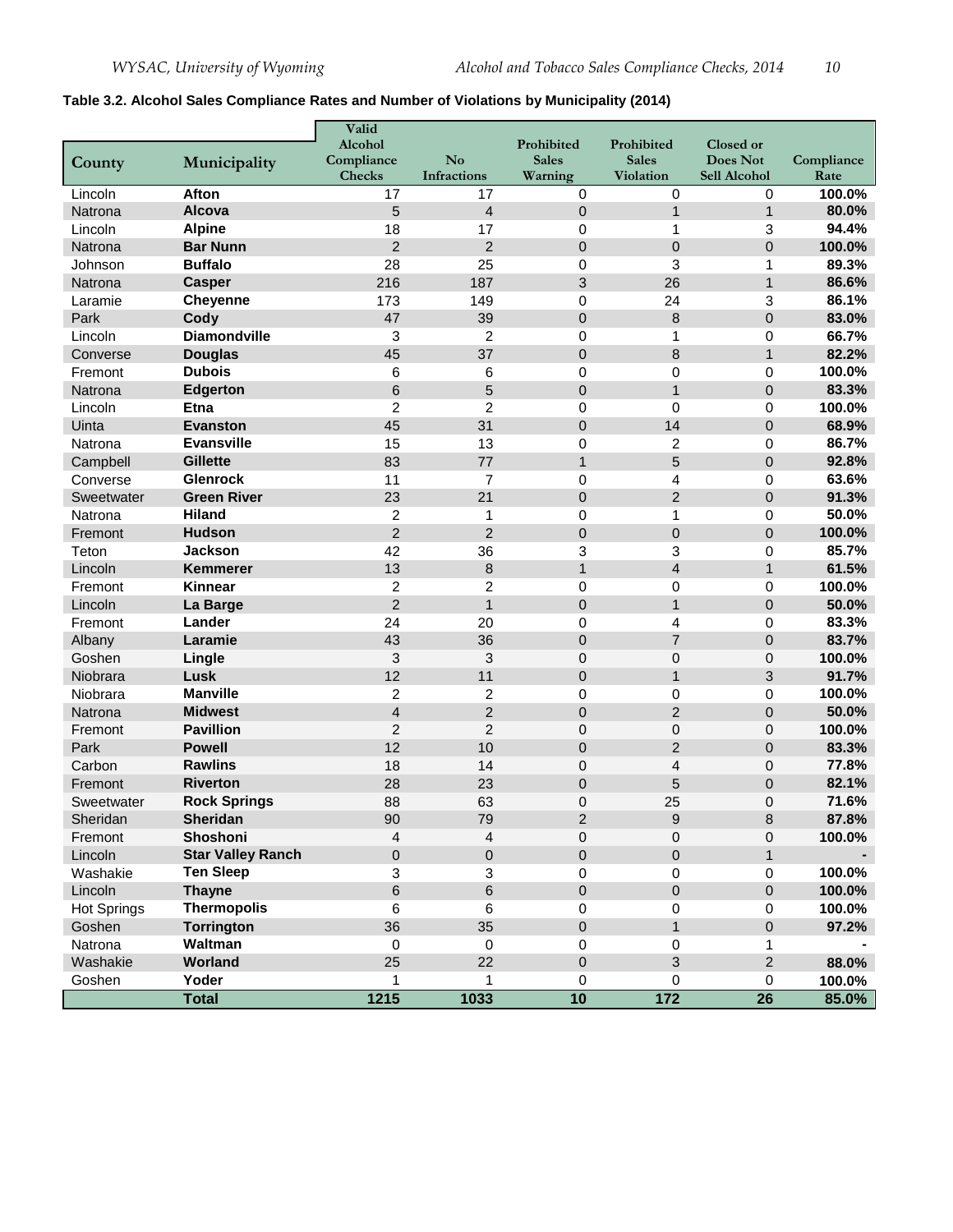#### <span id="page-10-0"></span>**Table 3.3. Summary of Alcohol Sales Compliance Rates by Municipality (2014)**

## **Summary of Alcohol Compliance Rates by Municipality (2014)**

| 100%              |                  |         | $99.9\% - 90.0\%$ |         | 89.9% - 80.0% |         | $79.9\% - 70.0\%$   |         | $69.9\% - 60.0\%$ |         | $59.9\% - 0.0\%$ |
|-------------------|------------------|---------|-------------------|---------|---------------|---------|---------------------|---------|-------------------|---------|------------------|
| $\circ$           | Afton            | $\circ$ | Alpine            | $\circ$ | Alcova        | $\circ$ | Rawlins             | $\circ$ | Diamondville      | $\circ$ | Hiland           |
| $\circ$           | <b>Bar Nunn</b>  | $\circ$ | Gillette          | $\circ$ | Buffalo       | $\circ$ | <b>Rock Springs</b> | $\circ$ | Evanston          | $\circ$ | La Barge         |
| $\circ$           | <b>Dubois</b>    | $\circ$ | Green River       | $\circ$ | Casper        |         |                     | $\circ$ | Glenrock          | $\circ$ | Midwest          |
| $\circ$           | Etna             | $\circ$ | Lusk              | $\circ$ | Cheyenne      |         |                     | O       | Kemmerer          |         |                  |
| $\circ$           | Hudson           | $\circ$ | Torrington        | $\circ$ | Cody          |         |                     |         |                   |         |                  |
| $\circ$           | Kinnear          |         |                   | $\circ$ | Douglas       |         |                     |         |                   |         |                  |
| $\circ$           | Lingle           |         |                   | $\circ$ | Edgerton      |         |                     |         |                   |         |                  |
| $\circ$           | Manville         |         |                   | $\circ$ | Evansville    |         |                     |         |                   |         |                  |
| $\circ$           | <b>Pavillion</b> |         |                   | $\circ$ | Jackson       |         |                     |         |                   |         |                  |
| $\circ$           | Shoshoni         |         |                   | $\circ$ | Lander        |         |                     |         |                   |         |                  |
| $\circ$           | Ten Sleep        |         |                   | $\circ$ | Laramie       |         |                     |         |                   |         |                  |
| Thayne<br>$\circ$ |                  |         |                   | $\circ$ | Powell        |         |                     |         |                   |         |                  |
| $\circ$           | Thermopolis      |         |                   | $\circ$ | Riverton      |         |                     |         |                   |         |                  |
| Yoder<br>$\circ$  |                  |         |                   | $\circ$ | Sheridan      |         |                     |         |                   |         |                  |
|                   |                  |         |                   | $\circ$ | Worland       |         |                     |         |                   |         |                  |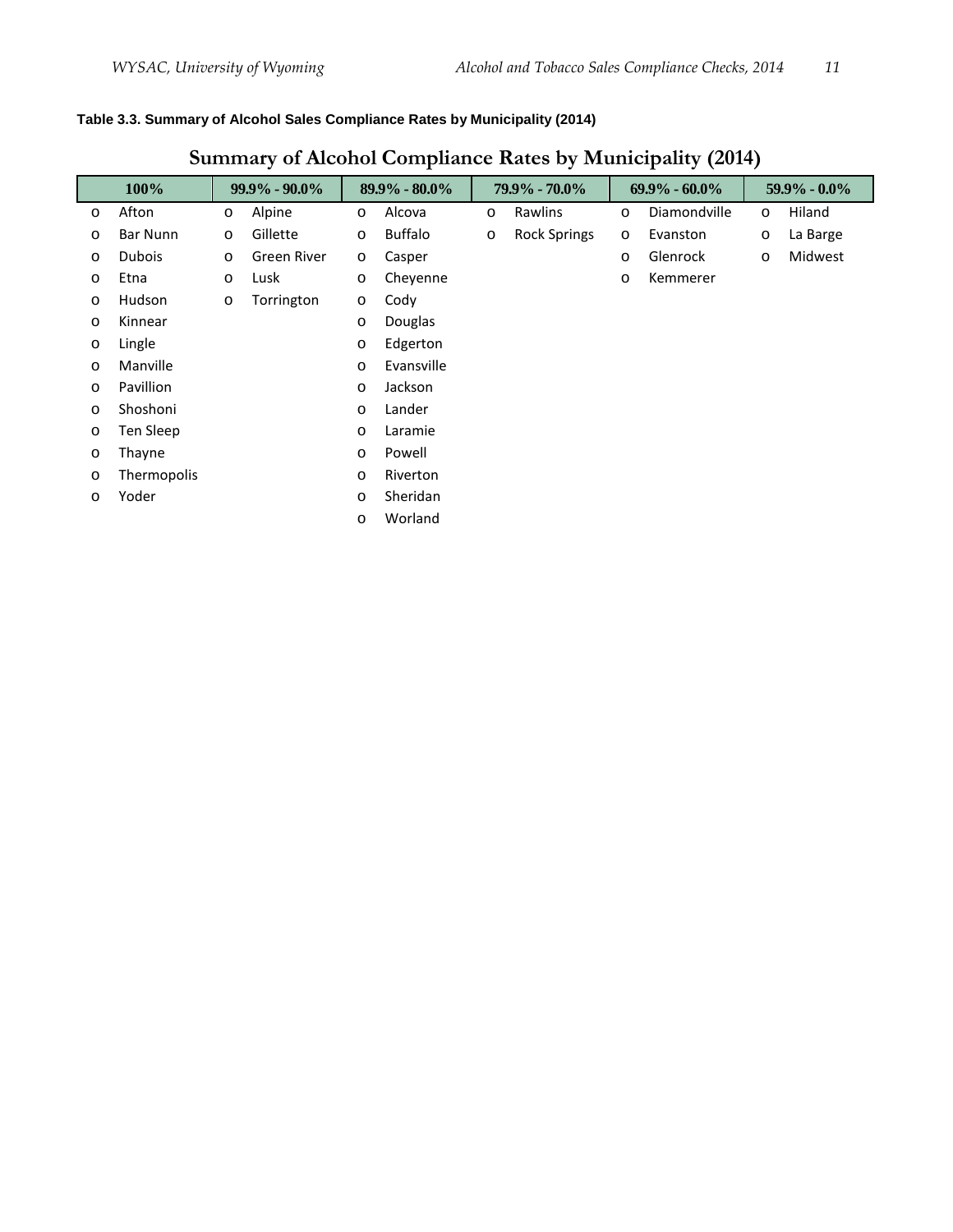## <span id="page-11-0"></span>3.3. Tobacco Sales Compliance Checks Results

In total, 777 tobacco sales compliance checks were submitted to WYSAC and entered into a database. After removal of null attempts, 748 checks were included in the calculations and analysis.

Inspection forms indicating only a warning was issued were considered a violation of compliancy for data analysis purposes, though no citations were issued. Data which represented an unsuccessful attempt because the business was closed or no longer sells tobacco were considered a null attempt and not included in the total compliance check counts or calculations. Compliance rates were calculated by dividing the number of non-infractions reported by the number of compliance checks performed.

As shown below in Figure 3.3, valid tobacco sales compliance checks forms were returned for 19 Wyoming counties, 4 more than in 2013, and 32 municipalities returned forms. Routinely there have been substantially fewer municipalities receiving tobacco sales compliance checks than alcohol sales compliance checks. The counties that did not return valid tobacco forms were: Big Horn, Crook, Platte, and Weston.



<span id="page-11-1"></span>**Figure 3.3. Number of Regions Submitting Tobacco Sales Compliance Checks (2007–2014)**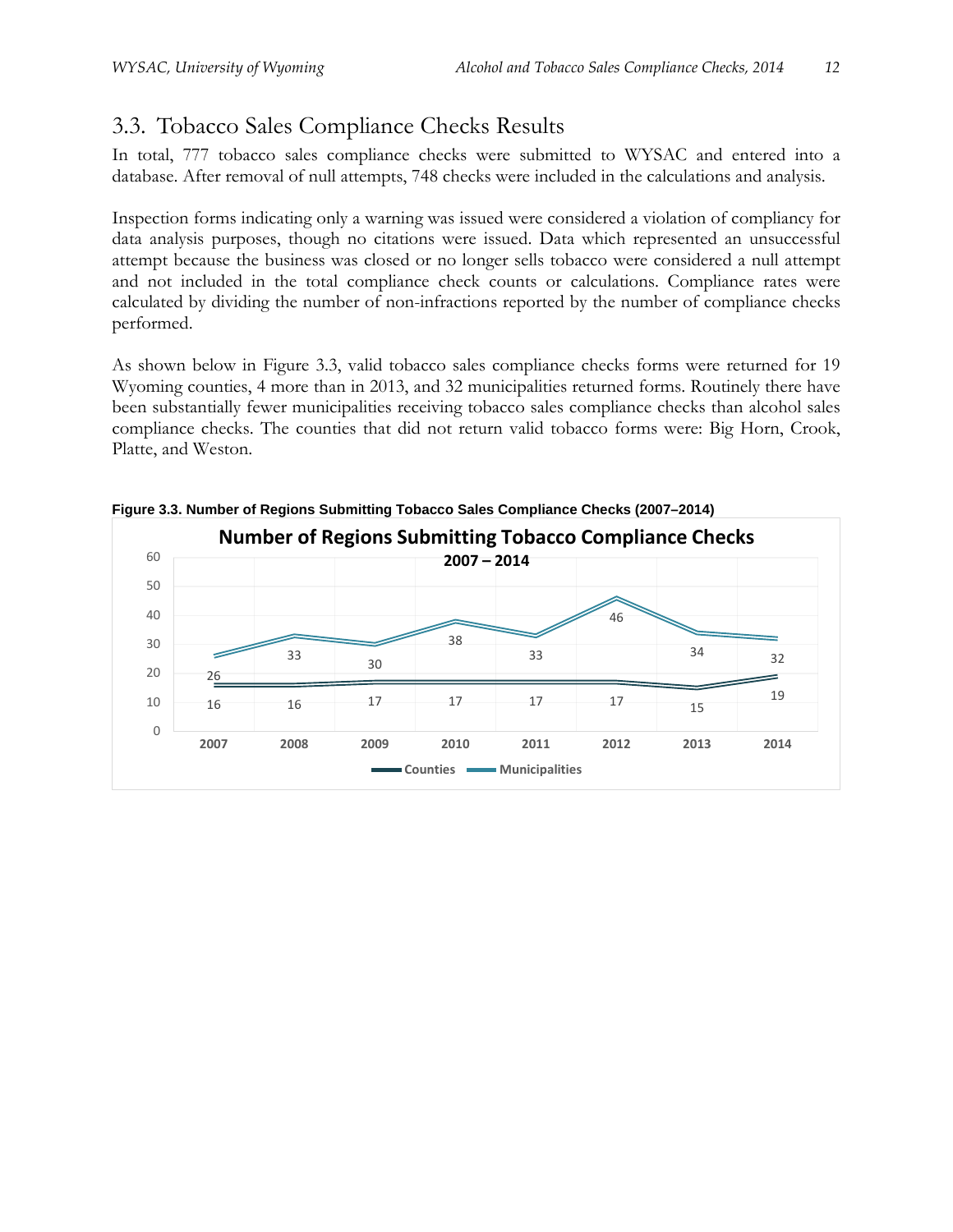$\overline{a}$ 

Following are the results from the tobacco compliance checks performed in 2014. Compliance rates are presented first by county (Table 3.4), then by municipality (Table 3.5). In the county table, the name of each location is followed by a superscripted number which represents its relative ranking, with the highest compliance rate given a rank of one.

Overall tobacco compliance for all reporting counties and cities was 87.6%, a decrease of roughly 2 percentage points from 201[3](#page-12-0)<sup>3</sup>. It should be noted that different municipalities have submitted checks each year, so this comparison should not be considered representative of the "statewide compliance rate" but rather a comparison of the overall compliance rates for those municipalities that submitted forms.

Results by county, presented in Table 3.4, indicate that only one county, Hot Springs, had a perfect tobacco sales compliance rate of 100%. The next seven counties with the highest compliance rates were Uinta (97.4%), Lincoln (97.2%), Sublette (95.8%), Goshen (94.9%), Fremont (93.5%), Teton (92.1%), and Campbell (91.2%). The counties that demonstrated compliance rates between 89.9% and 80.0% were Albany (89.4%), Sweetwater (89.4%), Johnson (88.0%), Laramie (87.5%), Sheridan (86.4%), Natrona (85.5%), and Park (82.4%). Washakie (66.7%), Carbon (60.0%), Converse (58.8%). Niobrara (57.1%) counties all had rates below 70%.

Table 3.5 displays the compliance rates and infractions for all 32 municipalities that returned tobacco sales compliance checks, listed in alphabetical order. Table 3.6 presents the tobacco sales compliance rates for all municipalities organized into groups of decreasing compliancy. Eight municipalities had perfect compliance rates. The municipalities with the lowest tobacco compliance rates were Rawlins (60.0%), Powell (60.0%), Lusk (57.1%), and Glenrock (50.0%). It should be noted that for many of these municipalities the sample sizes were very small (5 or less) which is more likely to result in extreme rates (100% or  $0\%$ ).

<span id="page-12-0"></span><sup>3</sup> WYSAC (2013) *Wyoming Alcohol and Tobacco Compliance Checks, 2013,* by Holder, W. T. (WYSAC Technical Report No. SRC-1311). Laramie, WY: Wyoming Survey & Analysis Center, University of Wyoming.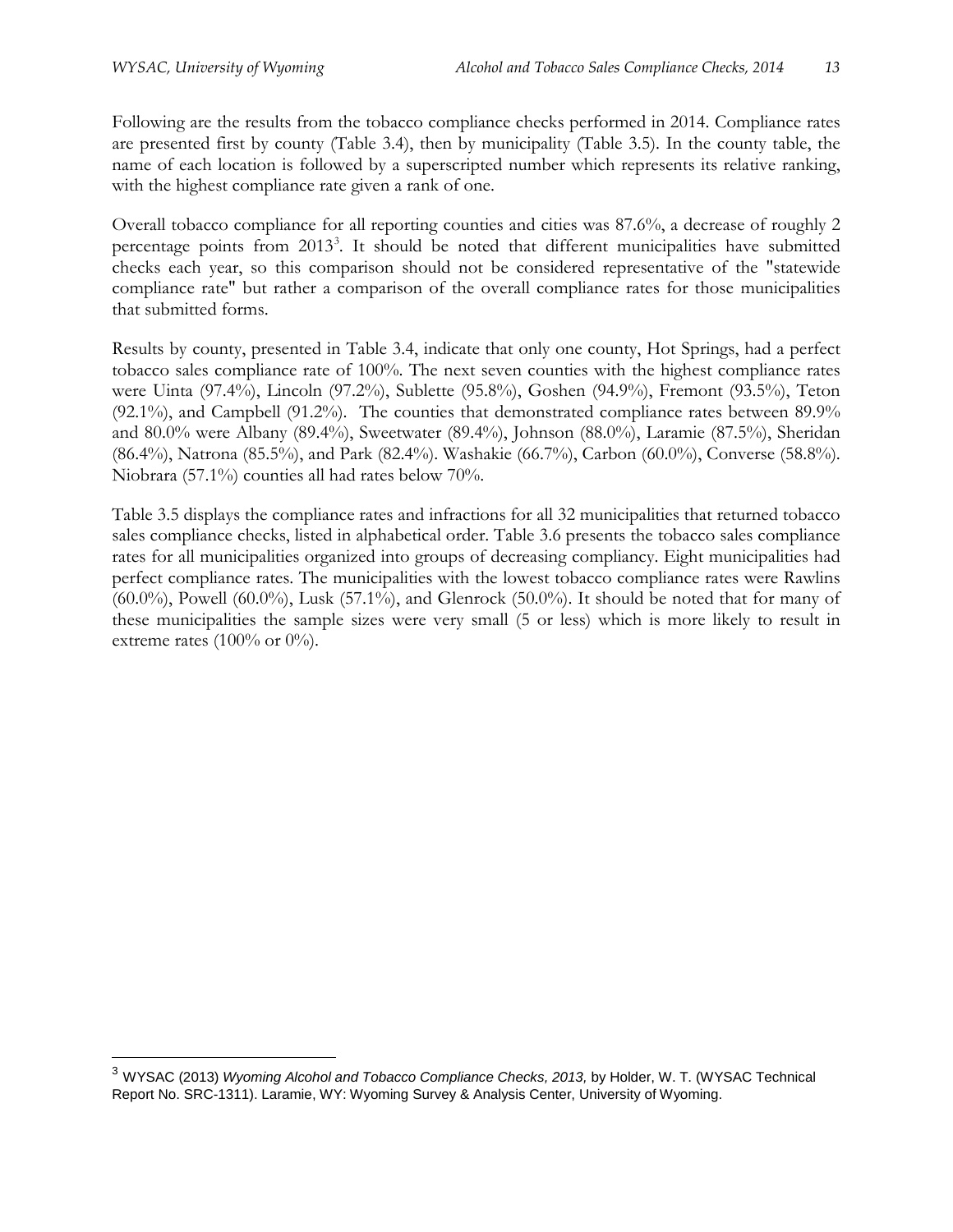|                          | Valid<br>Tobacco            |                                              | Prohibited              | Prohibited                       | <b>Closed or</b><br><b>Does Not</b> |                    |
|--------------------------|-----------------------------|----------------------------------------------|-------------------------|----------------------------------|-------------------------------------|--------------------|
| County                   | Compliance<br><b>Checks</b> | $\mathbf{N}\mathbf{o}$<br><b>Infractions</b> | <b>Sales</b><br>Warning | <b>Sales</b><br><b>Violation</b> | <b>Sell</b><br>Tobacco              | Compliance<br>Rate |
| Albany <sup>T9</sup>     | 66                          | 59                                           | $\mathbf{1}$            | $6\phantom{1}$                   | 3                                   | 89.4%              |
| Campbell <sup>8</sup>    | 34                          | 31                                           | $\overline{0}$          | 3                                | $\mathbf 0$                         | 91.2%              |
| Carbon <sup>17</sup>     | 10                          | $6\phantom{a}$                               | $\boldsymbol{0}$        | $\overline{4}$                   | $\mathbf 0$                         | 60.0%              |
| Converse <sup>18</sup>   | 34                          | 20                                           | $\boldsymbol{0}$        | 14                               | $\mathbf{1}$                        | 58.8%              |
| Fremont <sup>6</sup>     | 77                          | 72                                           | 3                       | $\overline{2}$                   | $\mathbf 0$                         | 93.5%              |
| Goshen <sup>5</sup>      | 39                          | 37                                           | $\overline{0}$          | $\overline{2}$                   | $\mathbf 0$                         | 94.9%              |
| Hot Springs <sup>1</sup> | 3                           | 3                                            | $\mathbf 0$             | $\pmb{0}$                        | $\overline{0}$                      | 100.0%             |
| Johnson <sup>11</sup>    | 25                          | 22                                           | $\boldsymbol{0}$        | 3                                | $\mathbf 0$                         | 88.0%              |
| Laramie <sup>12</sup>    | 40                          | 35                                           | $\mathbf 0$             | 5                                | $\mathbf 0$                         | 87.5%              |
| Lincoln <sup>T3</sup>    | 36                          | 35                                           | $\mathbf 0$             | $\mathbf{1}$                     | $\mathbf 0$                         | 97.2%              |
| Natrona <sup>14</sup>    | 117                         | 100                                          | $\mathbf 0$             | 17                               | 3                                   | 85.5%              |
| Niobrara <sup>19</sup>   | $\overline{7}$              | $\overline{4}$                               | $\boldsymbol{0}$        | 3                                | $\mathbf 0$                         | 57.1%              |
| Park <sup>15</sup>       | 34                          | 28                                           | $\mathbf 0$             | $\,6$                            | $\mathbf 0$                         | 82.4%              |
| Sheridan <sup>13</sup>   | 44                          | 38                                           | $\boldsymbol{0}$        | $6\phantom{1}$                   | $\overline{0}$                      | 86.4%              |
| Sublette <sup>4</sup>    | 24                          | 23                                           | $\mathbf 0$             | $\mathbf{1}$                     | 5                                   | 95.8%              |
| Sweetwater <sup>T9</sup> | 66                          | 59                                           | $\mathbf 0$             | $\overline{7}$                   | $\pmb{0}$                           | 89.4%              |
| Teton <sup>7</sup>       | 38                          | 35                                           | $\mathbf{1}$            | $\overline{2}$                   | $\mathbf{1}$                        | 92.1%              |
| Uinta <sup>2</sup>       | 39                          | 38                                           | $\boldsymbol{0}$        | $\mathbf{1}$                     | $\mathbf{1}$                        | 97.4%              |
| Washakie <sup>16</sup>   | 15                          | 10                                           | $\mathbf 0$             | 5                                | $\mathbf{1}$                        | 66.7%              |
| <b>TOTAL</b>             | 748                         | 655                                          | 5                       | 88                               | 15                                  | 87.6%              |

<span id="page-13-0"></span>**Table 3.4. Tobacco Sales Compliance Rate and Number of Violations by County (2014)\***

*\* The name of each location is followed by a superscripted number which represents its relative ranking, with the highest compliance rate given a rank of one.*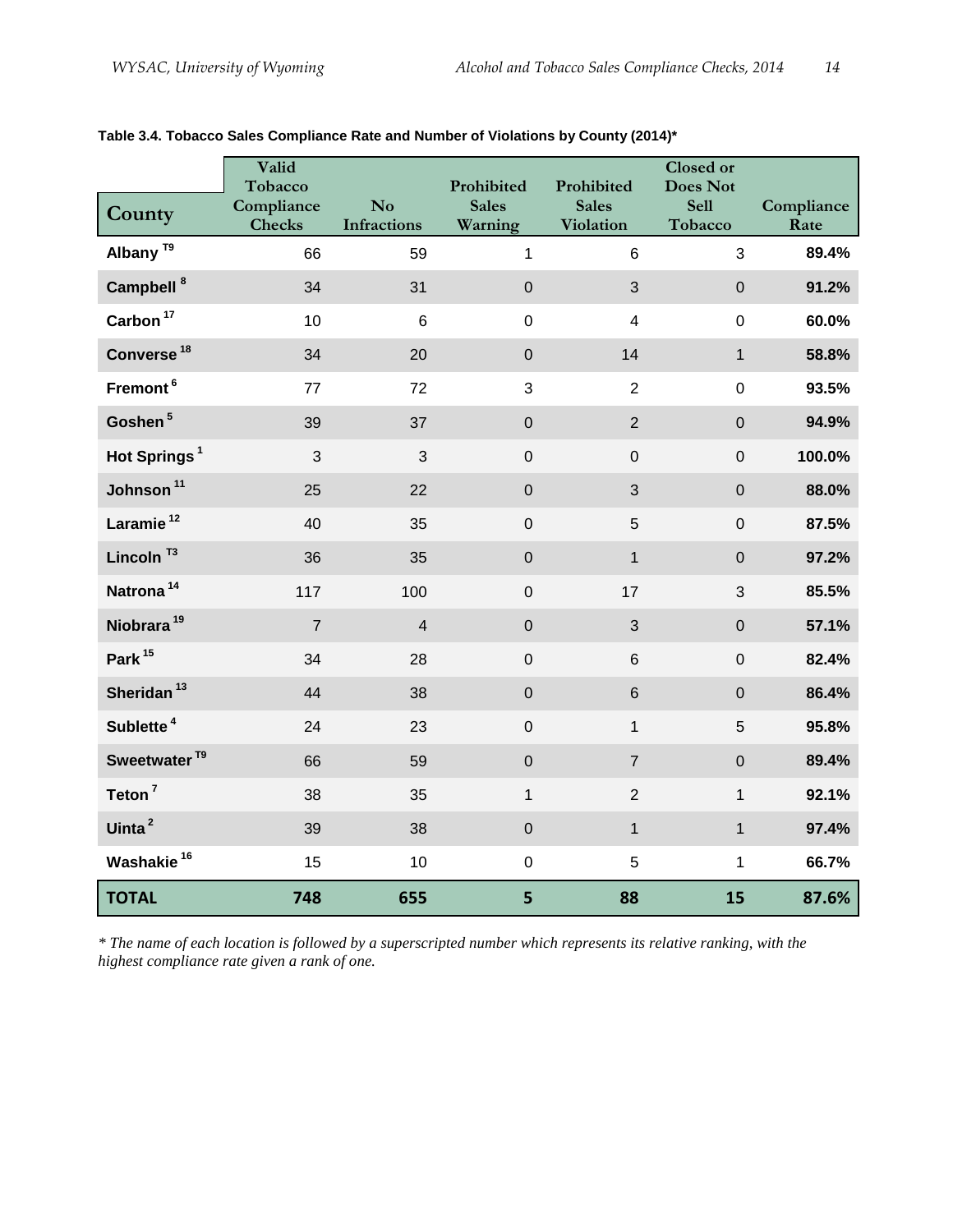#### <span id="page-14-0"></span>**Table 3.5. Tobacco Sales Compliance Rate and Number of Violations by Municipality (2014)**

|                    |                     | Valid<br>Tobacco            |                          | Prohibited              | Prohibited                       | Closed or                |                    |
|--------------------|---------------------|-----------------------------|--------------------------|-------------------------|----------------------------------|--------------------------|--------------------|
| County             | Municipality        | Compliance<br><b>Checks</b> | No<br><b>Infractions</b> | <b>Sales</b><br>Warning | <b>Sales</b><br><b>Violation</b> | Does Not Sell<br>Tobacco | Compliance<br>Rate |
| Lincoln            | Afton               | 10                          | 9                        | 0                       | 1                                | 0                        | 90.0%              |
| Natrona            | <b>Alcova</b>       | 3                           | 3                        | $\mathsf 0$             | $\mathbf 0$                      | $\mathbf 0$              | 100.0%             |
| Lincoln            | <b>Alpine</b>       | 12                          | 12                       | 0                       | $\pmb{0}$                        | $\mathbf 0$              | 100.0%             |
| Johnson            | <b>Buffalo</b>      | 25                          | 22                       | $\mathbf 0$             | 3                                | $\overline{0}$           | 88.0%              |
| Natrona            | <b>Casper</b>       | 111                         | 95                       | 0                       | 16                               | $\overline{2}$           | 85.6%              |
| Laramie            | <b>Cheyenne</b>     | 40                          | 35                       | $\mathbf 0$             | 5                                | $\boldsymbol{0}$         | 87.5%              |
| Park               | Cody                | 29                          | 25                       | $\mathbf 0$             | $\overline{4}$                   | $\overline{0}$           | 86.2%              |
| Lincoln            | <b>Diamondville</b> | $\mathbf{1}$                | $\mathbf{1}$             | $\overline{0}$          | $\overline{0}$                   | $\overline{0}$           | 100.0%             |
| Converse           | <b>Douglas</b>      | 24                          | 15                       | 0                       | 9                                | $\mathbf{1}$             | 62.5%              |
| Lincoln            | <b>Etna</b>         | $\overline{2}$              | $\overline{2}$           | $\mathbf 0$             | $\mathbf 0$                      | $\mathbf 0$              | 100.0%             |
| Uinta              | <b>Evanston</b>     | 39                          | 38                       | 0                       | 1                                | $\mathbf{1}$             | 97.4%              |
| Natrona            | <b>Evansville</b>   | $\mathbf{3}$                | $\overline{2}$           | $\overline{0}$          | $\mathbf{1}$                     | $\overline{0}$           | 66.7%              |
| Campbell           | Gillette            | 34                          | 31                       | 0                       | 3                                | $\mathbf 0$              | 91.2%              |
| Converse           | <b>Glenrock</b>     | 10                          | 5                        | $\mathsf 0$             | 5                                | $\mathsf 0$              | 50.0%              |
| Sweetwater         | <b>Green River</b>  | 18                          | 17                       | 0                       | $\mathbf{1}$                     | $\mathbf 0$              | 94.4%              |
| Natrona            | <b>Hiland</b>       | $\pmb{0}$                   | $\mathbf 0$              | $\mathsf 0$             | $\mathbf 0$                      | $\mathbf{1}$             |                    |
| Teton              | <b>Jackson</b>      | 38                          | 35                       | $\mathbf{1}$            | $\overline{2}$                   | $\mathbf{1}$             | 92.1%              |
| Lincoln            | <b>Kemmerer</b>     | $\overline{\mathbf{4}}$     | $\overline{\mathcal{L}}$ | $\mathsf 0$             | $\boldsymbol{0}$                 | $\mathsf 0$              | 100.0%             |
| Lincoln            | La Barge            | $\mathbf{1}$                | $\mathbf{1}$             | 0                       | $\mathbf 0$                      | $\mathbf 0$              | 100.0%             |
| Fremont            | Lander              | 22                          | 20                       | $\mathbf 0$             | $\overline{2}$                   | $\mathbf 0$              | 90.9%              |
| Albany             | Laramie             | 66                          | 59                       | $\mathbf{1}$            | 6                                | 3                        | 89.4%              |
| Niobrara           | Lusk                | $\overline{7}$              | $\overline{4}$           | $\mathsf 0$             | 3                                | $\mathbf 0$              | 57.1%              |
| Sublette           | <b>Pinedale</b>     | 24                          | 23                       | $\mathbf 0$             | $\mathbf{1}$                     | 5                        | 95.8%              |
| Park               | <b>Powell</b>       | 5                           | 3                        | 0                       | $\overline{2}$                   | $\boldsymbol{0}$         | 60.0%              |
| Carbon             | <b>Rawlins</b>      | 10                          | 6                        | $\mathsf 0$             | $\overline{4}$                   | $\mathbf 0$              | 60.0%              |
| Fremont            | <b>Riverton</b>     | 55                          | 52                       | 3                       | $\Omega$                         | $\Omega$                 | 94.5%              |
| Sweetwater         | <b>Rock Springs</b> | 48                          | 42                       | 0                       | 6                                | $\mathbf 0$              | 87.5%              |
| Sheridan           | <b>Sheridan</b>     | 44                          | 38                       | 0                       | $6\phantom{1}$                   | $\overline{0}$           | 86.4%              |
| Lincoln            | <b>Thayne</b>       | 6                           | 6                        | 0                       | $\mathbf 0$                      | 0                        | 100.0%             |
| <b>Hot Springs</b> | <b>Thermopolis</b>  | $\mathbf{3}$                | 3                        | $\mathbf 0$             | $\mathbf 0$                      | $\mathsf 0$              | 100.0%             |
| Goshen             | Torrington          | 39                          | 37                       | $\mathbf 0$             | $\overline{c}$                   | $\overline{0}$           | 94.9%              |
| Washakie           | <b>Worland</b>      | 15                          | 10                       | $\mathbf 0$             | 5                                | $\overline{1}$           | 66.7%              |
|                    | <b>TOTAL</b>        | 748                         | 655                      | 5                       | 88                               | 15                       | 87.6%              |